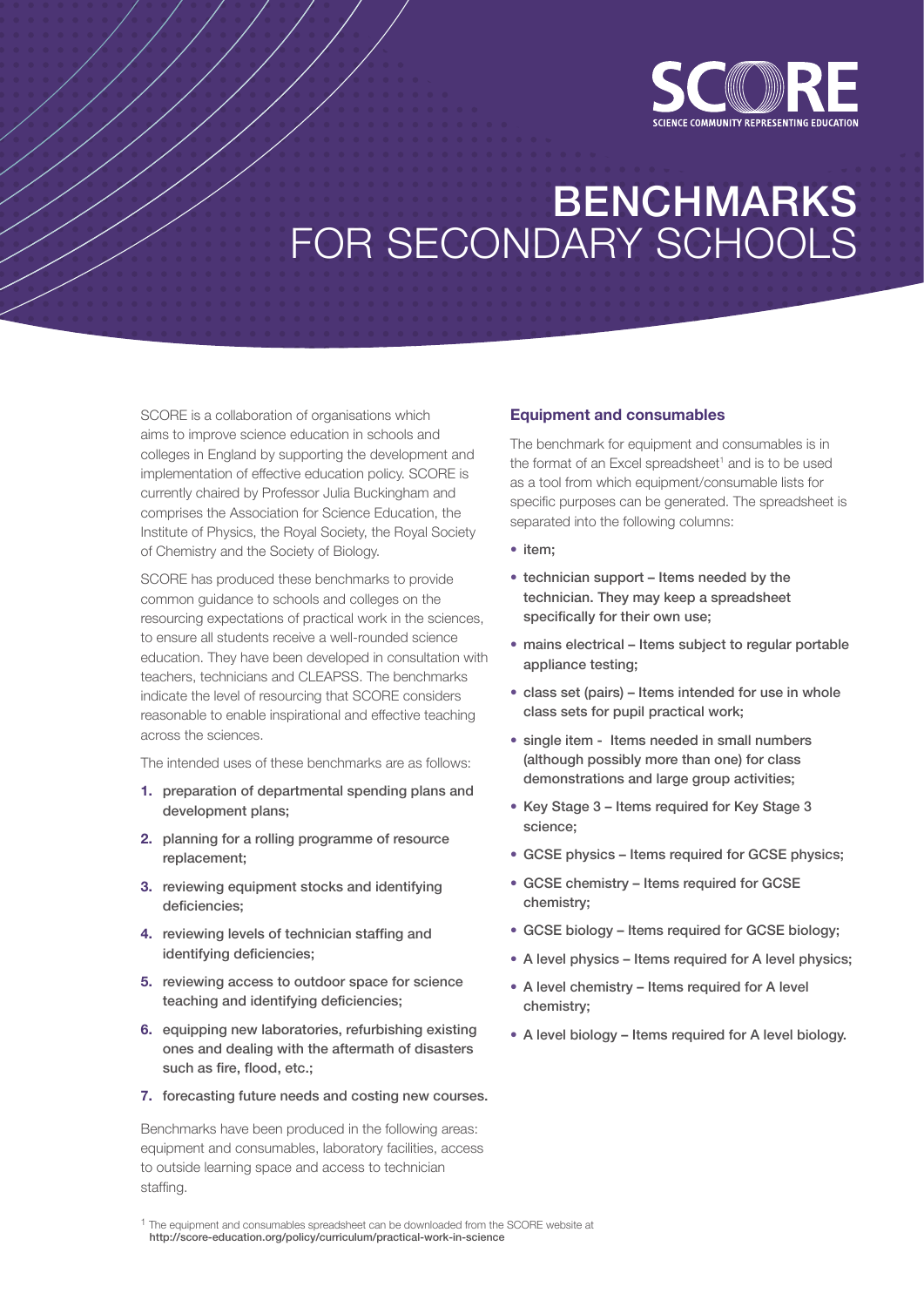#### **Laboratory facilities**

- 1.There should be a sufficient number of laboratories in secondary schools to enable all science lessons to be timetabled in a laboratory.
- 2.Full-sized laboratories should be adequately resourced to cater for Key Stage 3 and Key Stage 4 science lessons with a few having specialist features such as dim-out or fume cupboards. There should be fume cupboards, preferably ducted, in 33–50% of the laboratories, and for A-level chemistry at least one laboratory should have two ducted fume cupboards. All fume cupboards should be serviced with gas, cold water, drainage, and electricity. All prep rooms must also have a ducted fume cupboard.
- 3.Laboratory space must be available for allocation to long-term investigations.
- 4.Under the Equality Act (2010), education providers have a duty to make reasonable adjustments for any students with special educational needs and/or disability, for example ensuring that all students using wheelchairs are able to access laboratories.
- 5.Science accommodation/the science suite should comprise:
	- science laboratories;
	- at least one prep room;
	- a secure chemicals store room;
	- a secure radioactive store cabinet:
	- equipment storage space;
	- staff work space/science office;
	- storage space for students' bags and coats;
	- IT and computing provision;
	- other areas, such as a greenhouse, clean areas for microbiology experiments and a social/refreshment area, toilet facilities.

Every **science laboratory** should meet the demands of all science subjects in terms of space, layout, good quality furniture and fittings, IT requirements, security and safety. The laboratory environment should be conducive to learning with good heating (18-28 °C), lighting (generally 300 lux plus task lighting), ventilation (six air changes/hour plus controlled humidity) and sound levels (≤ 40 dB), and at any occupied time, including teaching, the occupants should be able to lower the concentration of carbon dioxide to 1000ppm. A good standard of decoration should be maintained at all times.

#### All **teaching laboratories** should:

- have enough space for effective practical teaching. For  $example$ , 90  $m<sup>2</sup>$  is considered appropriate for teaching a practical class of 30 Key Stage 3 or Key Stage 4 pupils, working in pairs, and would also accommodate extra support staff if required;
- permit a wide range of teaching and learning approaches, including direct teaching and the use of IT resources, as well as facilitating good classroom management and discipline. The shape and layout of the laboratories should allow for good visibility between pupils and teachers;
- have good circulation space between the benches;
- have level flooring, which is water-, chemical-, and slip-resistant;
- have the appropriate work surfaces for pupils ie ≥ 0.36 m<sup>2</sup> per pupil, with linear frontage of  $\geq 600$  mm per pupil. The height of the benches should be 900 mm, with good clearance for legs when seated. The benches should be sufficiently robust and water-resistant to cope with the demands of frequent, high-quality practical work;
- have one stool per pupil plus four spare stools for teaching and support staff;
- have sufficient free bench space for setting out equipment to be selected by pupils, data loggers and other items not on pupil work spaces;
- have sufficient storage space for common equipment such as Bunsen burners, clamps and stands;
- have storage facilities for pupils' coats and bags;
- have at least one teacher presentation area, which has access to whiteboards and/or projection screens and all services – water, gas and electricity – for demonstrations;
- have a teacher base a secure storage area for laptop and personal items;
- have display areas for posters and other stimulus material;
- have a readily accessible area for health and safety equipment – an eyewash station, which has a constant supply of cold water; two 2 kg carbon dioxide fire extinguishers and a fire blanket – one of the extinguishers and the fire blanket should be next to the demonstration area;
- have good quality blinds on the windows to protect against glare and solar gain;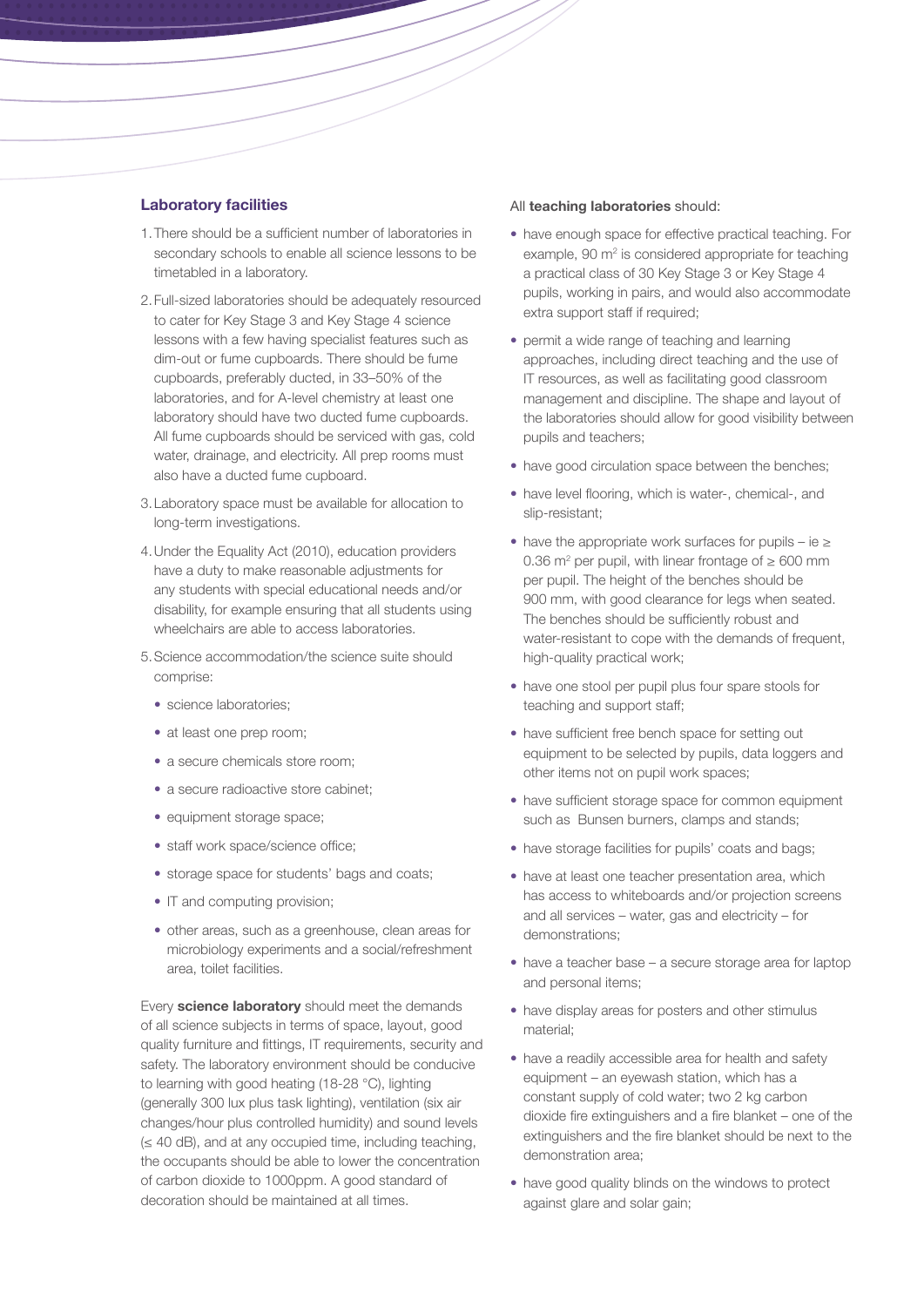

- have **appropriate services.** For example:
	- pipes should be colour coded according to contents;
	- pupil services (gas and electricity) should be within 600 mm of their work/seating area;
	- there should be one gas tap and one electricity socket per pair of pupils, with other taps and sockets fitted on demonstration benches, perimeter benching and in the fume cupboards;
	- there should be sufficient sinks for pupils to do effective practical work and the sinks should be fitted with easily accessible anti-siphon bottle traps;
	- there should be one large sink (at least 500 x 300 x 150 mm deep) with a supply of hot and cold water through ordinary taps, and grooved drainers;
	- gas, electricity and water should all have emergency cut-off controls, which are easily accessible by the teacher but not the pupils and are not shared with adjacent laboratories or prep rooms.

#### Each **prep room** should:

- be central to the laboratories it serves. If it serves several laboratories on different floors there should be a lift (which is also necessary to meet the requirements of the Equality Act 2010), which could be used to move equipment between floors or as a hoist between the laboratory and prep room;
- be ≥ 0.5m<sup>2</sup> per pupil work space in total, including all associated storage space, so that 25–30% is work space; 20–30% is fixed storage (including a secure chemical store room); 10% is for mobile (trolley) storage; and the remainder is circulation space;
- have locked doors when unoccupied, and be supervised by a technician or science teacher when open;
- have a ducted fume cupboard with gas, cold water, drainage and electrical services;
- have vented provision in the chemicals store room for storing fuming or volatile chemicals;
- other facilities should include: a dishwasher; a large sink with hot and cold water taps; a still for producing distilled water; a drying cabinet; a fridge; a freezer; an ice maker; emergency eye wash; carbon dioxide fire extinguisher(s) and a fire blanket; computer and printer with Internet connection; and a telephone;
- good lighting, heating and ventilation (six air changes per hour as in laboratories);
- flooring which is water-, chemical-, and slip-resistant.

The **chemicals store room** – should be  $\geq 10$  m<sup>2</sup>, larger for schools with more than 1000 pupils and for A-level work; it should be ventilated (2 air changes per hour) and fire-resistant up to 60 min, open directly off the prep room and be in a position which avoids direct heat. The flooring should be water-, chemical- and-slip-resistant, sloped towards the back and have no drains.

The **radioactive store cabinet** – a secure metal cabinet, labelled and fastened to a wall at least 2 m away from where anyone spends extended periods of time, not in the chemicals store room, and not near flammables or gas cylinders.